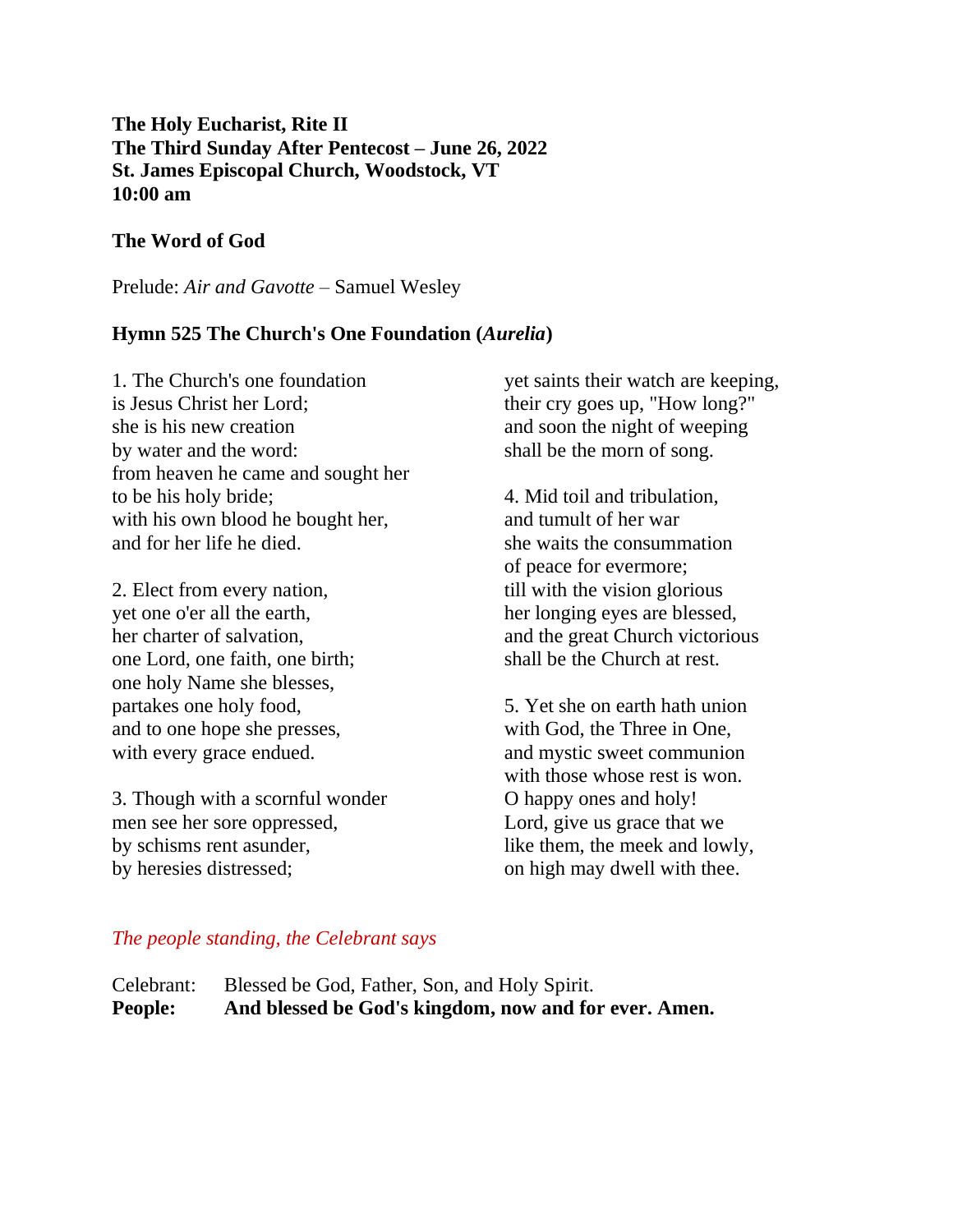*Celebrant*

Almighty God, to you all hearts are open, all desires known, and from you no secrets are hid: Cleanse the thoughts of our hearts by the inspiration of your Holy Spirit, that we may perfectly love you, and worthily magnify your holy Name; through Christ our Lord. *Amen*.

## *Gloria in Excelsis* **(S280,** *The Hymnal 1982***)**

Glory to God in the highest, and peace to his people on earth. Lord God, heavenly King, almighty God and Father, we worship you, we give you thanks, we praise you for your glory. Lord Jesus Christ, only Son of the Father, Lord God, Lamb of God, you take away the sin of the world: have mercy on us; you are seated at the right hand of the Father: receive our prayer. For you alone are the Holy One, you alone are the Lord, you alone are the Most High, Jesus Christ, with the Holy Spirit, in the glory of God the Father. Amen.

#### **The Collect of The Day**

Celebrant: The Lord be with you. **People: And also with you.** Celebrant: Let us pray.

Almighty God, you have built your Church upon the foundation of the apostles and prophets, Jesus Christ himself being the chief cornerstone: Grant us so to be joined together in unity of spirit by their teaching, that we may be made a holy temple acceptable to you; through Jesus Christ our Lord, who lives and reigns with you and the Holy Spirit, one God, for ever and ever.

*Amen.*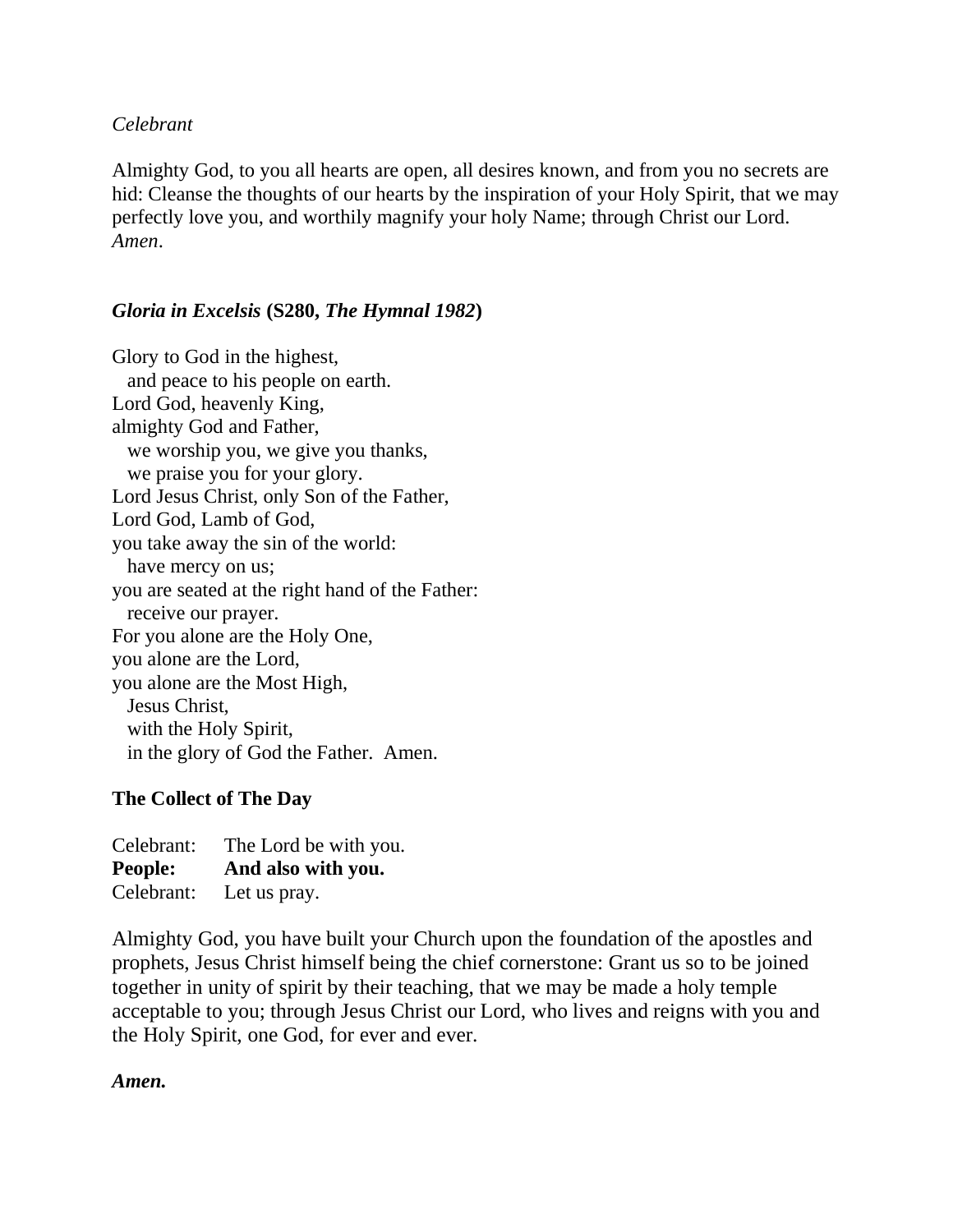# **The First Lesson: 2 Kings 2:1-2, 6-14**

When the Lord was about to take Elijah up to heaven by a whirlwind, Elijah and Elisha were on their way from Gilgal. Elijah said to Elisha, "Stay here; for the Lord has sent me as far as Bethel." But Elisha said, "As the Lord lives, and as you yourself live, I will not leave you." So they went down to Bethel.

Then Elijah said to him, "Stay here; for the Lord has sent me to the Jordan." But he said, "As the Lord lives, and as you yourself live, I will not leave you." So the two of them went on. Fifty men of the company of prophets also went, and stood at some distance from them, as they both were standing by the Jordan. Then Elijah took his mantle and rolled it up, and struck the water; the water was parted to the one side and to the other, until the two of them crossed on dry ground.

When they had crossed, Elijah said to Elisha, "Tell me what I may do for you, before I am taken from you." Elisha said, "Please let me inherit a double share of your spirit." He responded, "You have asked a hard thing; yet, if you see me as I am being taken from you, it will be granted you; if not, it will not." As they continued walking and talking, a chariot of fire and horses of fire separated the two of them, and Elijah ascended in a whirlwind into heaven. Elisha kept watching and crying out, "Father, father! The chariots of Israel and its horsemen!" But when he could no longer see him, he grasped his own clothes and tore them in two pieces.

He picked up the mantle of Elijah that had fallen from him, and went back and stood on the bank of the Jordan. He took the mantle of Elijah that had fallen from him, and struck the water, saying, "Where is the Lord, the God of Elijah?" When he had struck the water, the water was parted to the one side and to the other, and Elisha went over.

## *The Word of the Lord.*

## *People: Thanks be to God.*

## **Psalm 77:1-2, 11-20 (BCP, page 693)**

- 1 I will cry aloud to God; \* I will cry aloud, and he will hear me.
- 2 In the day of my trouble I sought the Lord; \* my hands were stretched out by night and did not tire; I refused to be comforted.
- 11 I will remember the works of the LORD, \* and call to mind your wonders of old time.
- 12 I will meditate on all your acts \* and ponder your mighty deeds.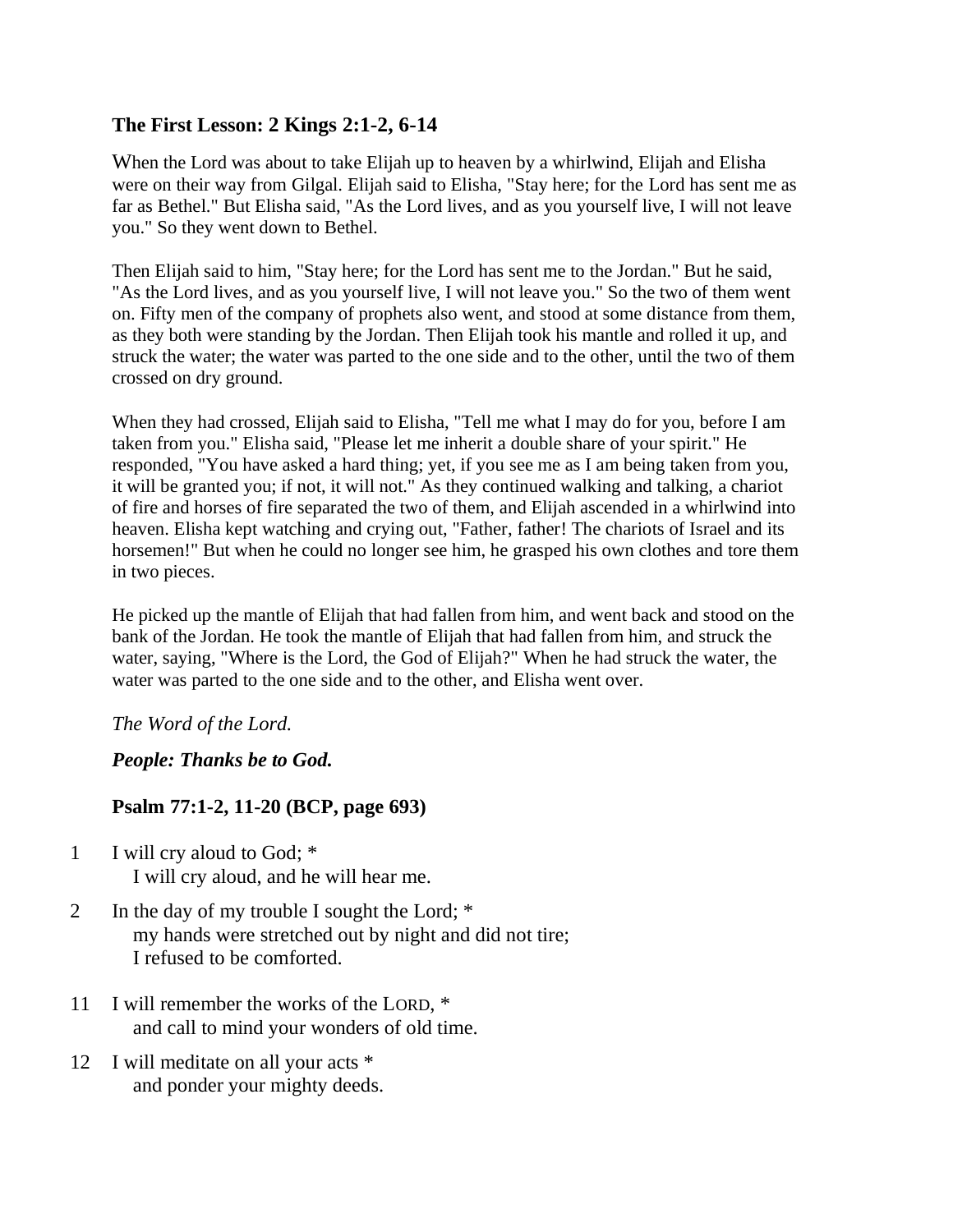- 13 Your way, O God, is holy; \* who is so great a god as our God?
- 14 You are the God who works wonders \* and have declared your power among the peoples.
- 15 By your strength you have redeemed your people, \* the children of Jacob and Joseph.
- 16 The waters saw you, O God; the waters saw you and trembled; \* the very depths were shaken.
- 17 The clouds poured out water; the skies thundered; \* your arrows flashed to and fro;
- 18 The sound of your thunder was in the whirlwind; your lightnings lit up the world; \* the earth trembled and shook.
- 19 Your way was in the sea, and your paths in the great waters, \* yet your footsteps were not seen.
- 20 You led your people like a flock \* by the hand of Moses and Aaron.

## **The Second Lesson: Galatians 5:1,13-25**

For freedom Christ has set us free. Stand firm, therefore, and do not submit again to a yoke of slavery.

For you were called to freedom, brothers and sisters; only do not use your freedom as an opportunity for self-indulgence, but through love become slaves to one another. For the whole law is summed up in a single commandment, "You shall love your neighbor as yourself." If, however, you bite and devour one another, take care that you are not consumed by one another.

Live by the Spirit, I say, and do not gratify the desires of the flesh. For what the flesh desires is opposed to the Spirit, and what the Spirit desires is opposed to the flesh; for these are opposed to each other, to prevent you from doing what you want. But if you are led by the Spirit, you are not subject to the law. Now the works of the flesh are obvious: fornication, impurity, licentiousness, idolatry, sorcery, enmities, strife, jealousy, anger, quarrels, dissensions, factions, envy, drunkenness, carousing, and things like these. I am warning you, as I warned you before: those who do such things will not inherit the kingdom of God.

By contrast, the fruit of the Spirit is love, joy, peace, patience, kindness, generosity, faithfulness, gentleness, and self-control. There is no law against such things. And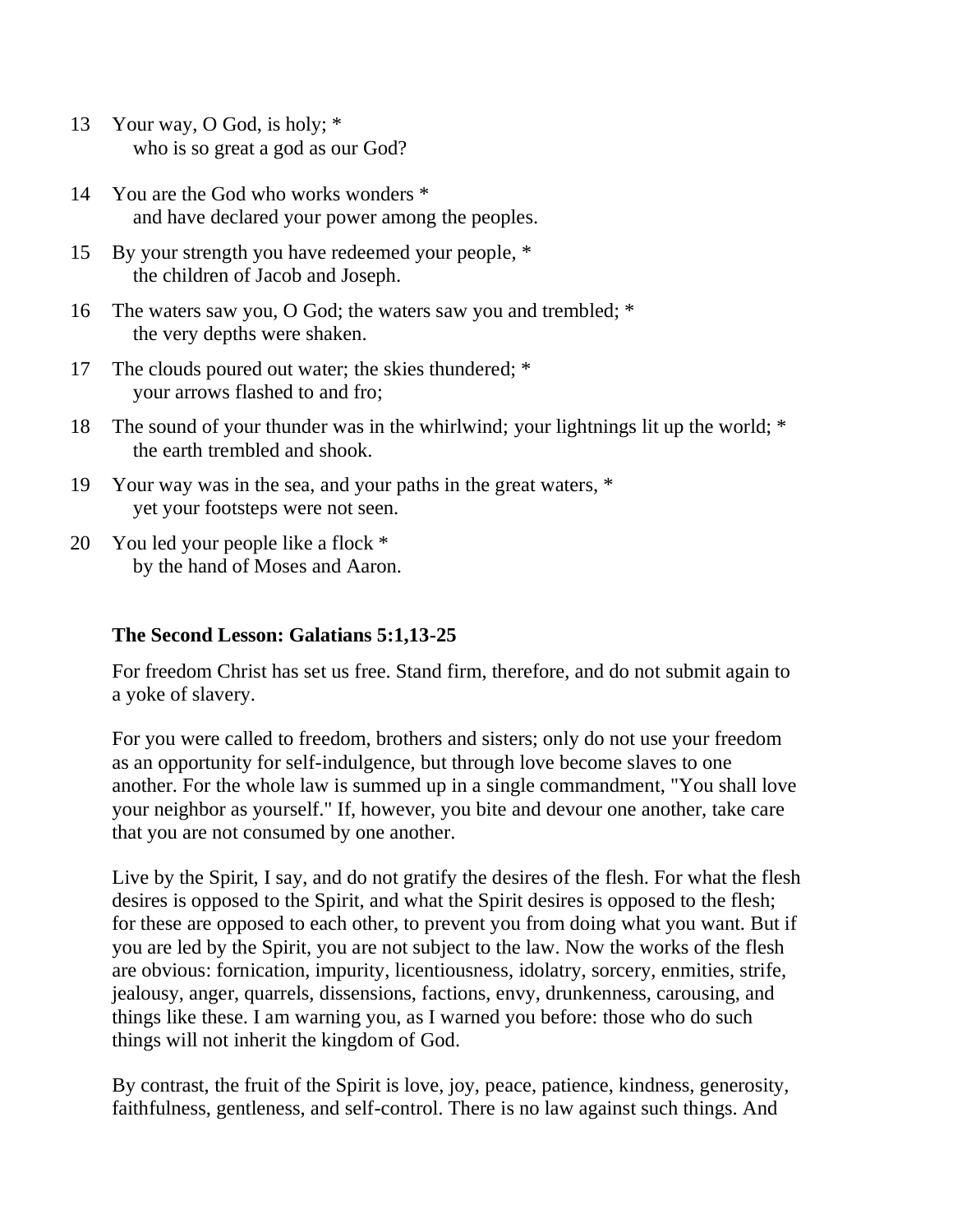those who belong to Christ Jesus have crucified the flesh with its passions and desires. If we live by the Spirit, let us also be guided by the Spirit.

#### *The Word of the Lord.*

#### *People: Thanks be to God.*

#### **Sequence Hymn 655 O Jesus, I Have Promised (***Nyland***)**

1. O Jesus, I have promised to serve thee to the end: be thou for ever near me, my Master and my friend; I shall not fear the battle if thou art by my side, nor wander from the pathway if thou wilt be my guide.

2. O let me hear thee speaking in accents clear and still, above the storms of passion, the murmurs of self-will;

O speak to reassure me, to hasten or control; O speak, and make me listen, thou guardian of my soul.

3. O Jesus, thou hast promised to all who follow thee, that where thou art in glory there shall thy servant be; and, Jesus I have promised to serve thee to the end; O give me grace to follow, my Master and my friend.

#### **Gospel: Luke 9:51-62**

#### *Please stand as you are able.*

| Gospeller:     | The Holy Gospel of our Lord Jesus Christ according to Luke. |
|----------------|-------------------------------------------------------------|
| <b>People:</b> | Glory to you, Lord Christ.                                  |

When the days drew near for Jesus to be taken up, he set his face to go to Jerusalem. And he sent messengers ahead of him. On their way they entered a village of the Samaritans to make ready for him; but they did not receive him, because his face was set toward Jerusalem. When his disciples James and John saw it, they said, "Lord, do you want us to command fire to come down from heaven and consume them?" But he turned and rebuked them. Then they went on to another village.

As they were going along the road, someone said to him, "I will follow you wherever you go." And Jesus said to him, "Foxes have holes, and birds of the air have nests; but the Son of Man has nowhere to lay his head." To another he said, "Follow me." But he said, "Lord, first let me go and bury my father." But Jesus said to him, "Let the dead bury their own dead; but as for you, go and proclaim the kingdom of God."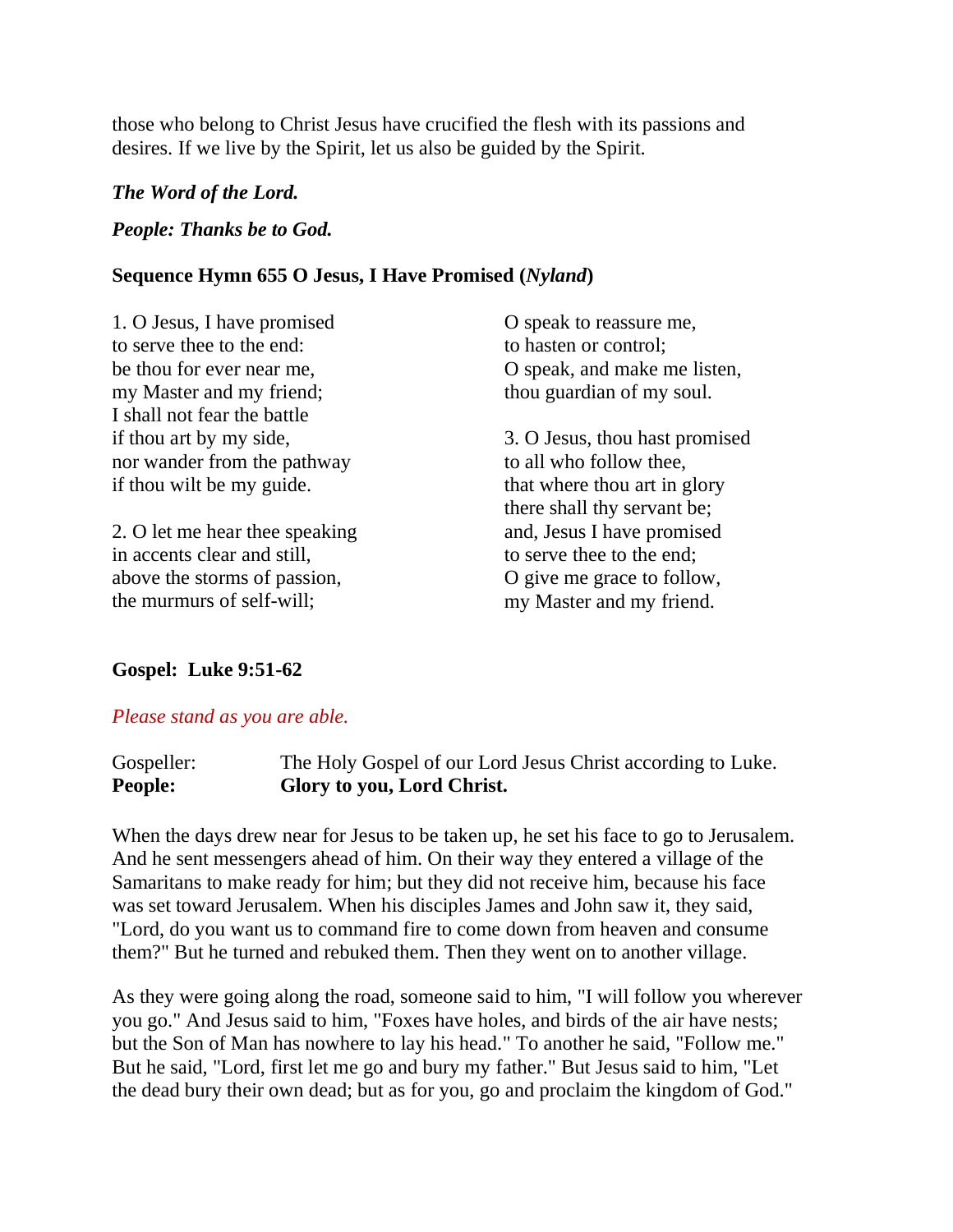Another said, "I will follow you, Lord; but let me first say farewell to those at my home." Jesus said to him, "No one who puts a hand to the plow and looks back is fit for the kingdom of God."

|         | The Gospel of the Lord.            |
|---------|------------------------------------|
| People: | <b>Praise to you, Lord Christ.</b> |

#### **The Sermon: The Rev. Amy Spagna**

#### **The Nicene Creed (BCP, page 358)**

*Please stand as you are able.*

We believe in one God, the Father, the Almighty, maker of heaven and earth, of all that is, seen and unseen. We believe in one Lord, Jesus Christ, the only Son of God, eternally begotten of the Father, God from God, Light from Light, true God from true God, begotten, not made, of one Being with the Father. Through him all things were made. For us and for our salvation he came down from heaven: by the power of the Holy Spirit he became incarnate from the Virgin Mary, and was made man. For our sake he was crucified under Pontius Pilate; he suffered death and was buried. On the third day he rose again in accordance with the Scriptures; he ascended into heaven and is seated at the right hand of the Father. He will come again in glory to judge the living and the dead, and his kingdom will have no end. We believe in the Holy Spirit, the Lord, the giver of life, who proceeds from the Father and the Son. With the Father and the Son he is worshiped and glorified. He has spoken through the Prophets. We believe in one holy catholic and apostolic Church. We acknowledge one baptism for the forgiveness of sins.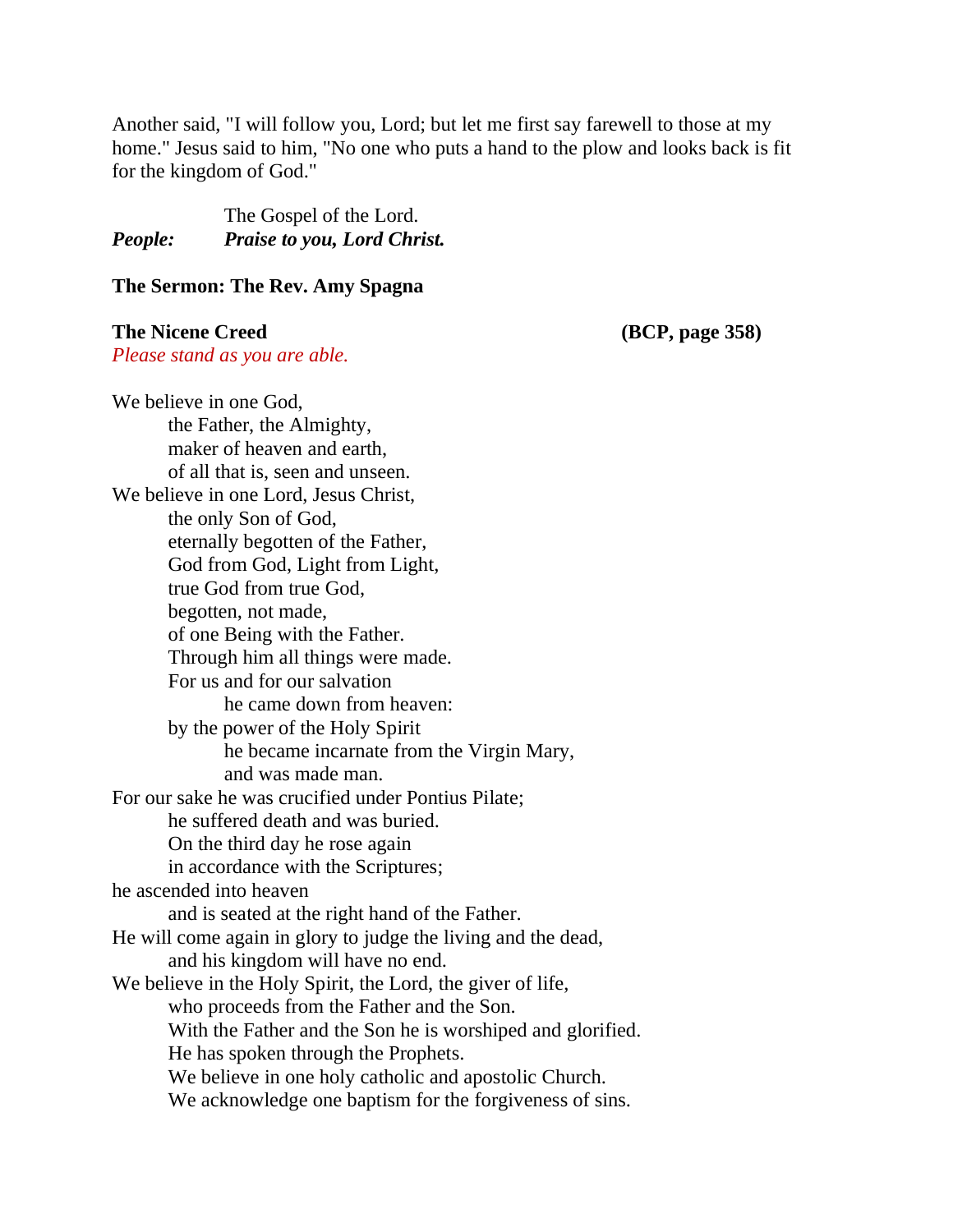We look for the resurrection of the dead. and the life of the world to come. Amen.

#### **The Prayers of the People, Form VI (BCP, page 392)**

*The Leader and People pray responsively*

In peace, we pray to you, Lord God.

#### *Silence*

For all people in their daily life and work; *For our families, friends, and neighbors, and for those who are alone*.

For this community, the nation, and the world; *For all who work for justice, freedom, and peace.*

For the just and proper use of your creation; *For the victims of hunger, fear, injustice, and oppression*.

For all who are in danger, sorrow, or any kind of trouble; *For those who minister to the sick, the friendless, and the needy*.

For the peace and unity of the Church of God; *For all who proclaim the Gospel, and all who seek the Truth.*

For Michael, our Presiding Bishop, and Shannon, our Bishop; and for all bishops and other ministers; *For all who serve God in God's Church*.

For the special needs and concerns of this congregation.

*Silence*

*The People may add their own petitions*

Hear us, Lord; *For your mercy is great*.

We thank you, Lord, for all the blessings of this life.

*Silence*

*The People may add their own thanksgivings*

We will exalt you, O God our King; *And praise your Name for ever and ever*.

We pray for all who have died, that they may have a place in your eternal kingdom.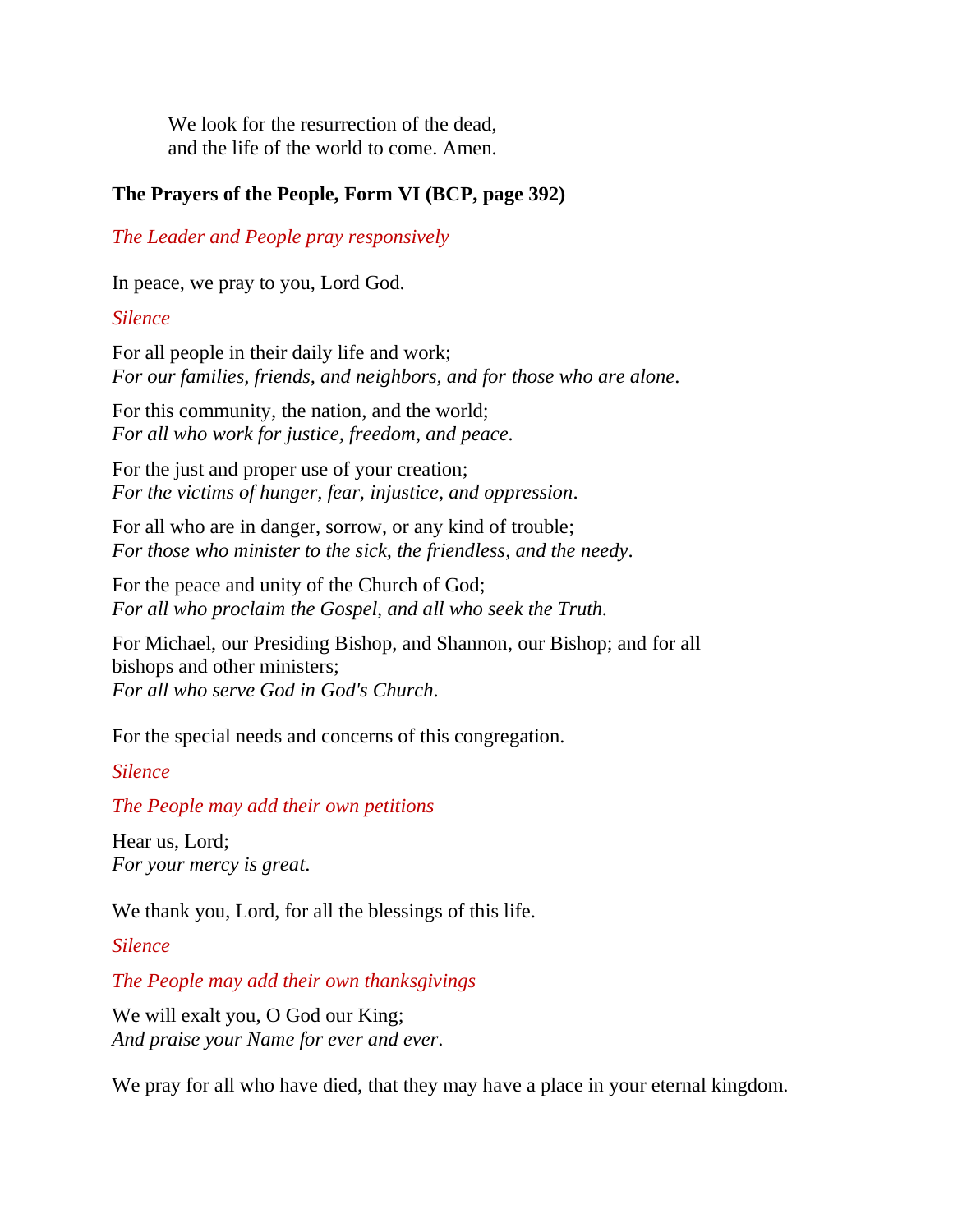#### *Silence*

#### *The People may add their own petitions*

Lord, let your loving-kindness be upon them; *Who put their trust in you*.

We pray to you also for the forgiveness of our sins.

#### *Silence may be kept*.

## *Leader and People*

Have mercy upon us, most merciful Father; in your compassion forgive us our sins, known and unknown, things done and left undone; and so uphold us by your Spirit that we may live and serve you in newness of life, to the honor and glory of your Name; through Jesus Christ our Lord. Amen.

## *The Celebrant concludes with an absolution or a suitable Collect.*

*All stand.*

**The Peace (BCP, page 360)** 

| <b>People:</b> | And also with you.                        |
|----------------|-------------------------------------------|
| Celebrant:     | The peace of the Lord be always with you. |

## **The Holy Communion**

## **Offertory Hymn 302 Father, We Thank Thee (***Rendez a Dieu***)**

| 1. Father, we thank thee who hast        |                                            |
|------------------------------------------|--------------------------------------------|
| planted                                  | 2. Watch o'er thy church, O Lord, in       |
| thy holy Name within our hearts.         | mercy,                                     |
| Knowledge and faith and life immortal    | save it from evil, guard it still,         |
| Jesus thy Son to us imparts.             | perfect it in thy love, unite it,          |
| Thou, Lord, didst make all for thy       | cleansed and conformed unto thy will.      |
| pleasure,                                | As grain, once scattered on the hillsides, |
| didst give us food for all our days,     | was in this broken bread made one,         |
| giving in Christ the Bread eternal;      | so from all lands thy church be gathered   |
| Thine is the power, be thine the praise. | into thy kingdom by thy Son.               |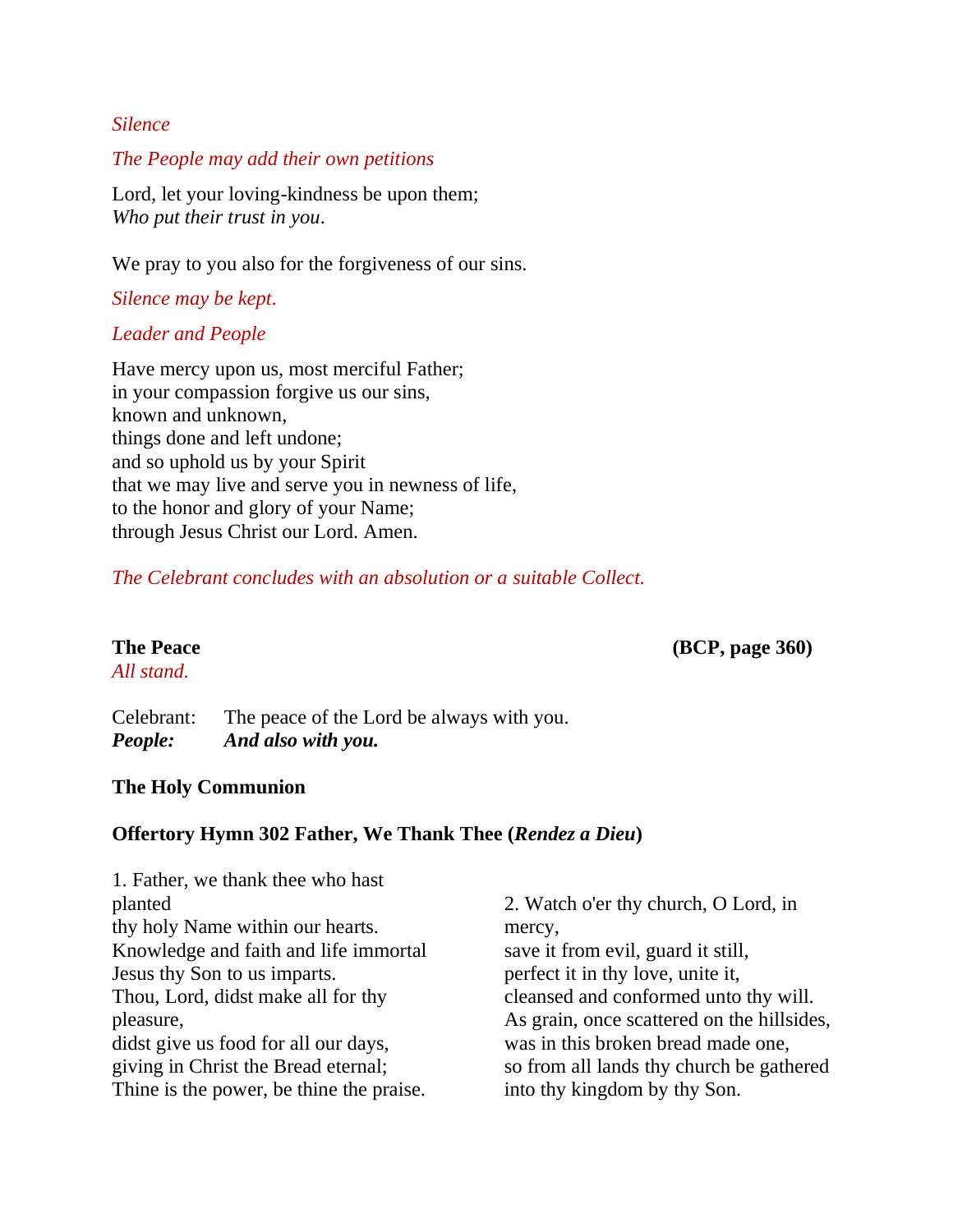# **The Great Thanksgiving: Eucharistic Prayer A (BCP, page 361)**

### *The People remain standing.*

|                | Celebrant: The Lord be with you.           |
|----------------|--------------------------------------------|
| <b>People:</b> | And also with you.                         |
| Celebrant:     | Lift up your hearts.                       |
| <b>People:</b> | We lift them to the Lord.                  |
| Celebrant:     | Let us give thanks to the Lord our God.    |
| People:        | It is right to give our thanks and praise. |

## *Facing the Holy Table, the Celebrant proceeds*

It is right, and a good and joyful thing, always and everywhere to give thanks to you, Father Almighty, Creator of heaven and earth, through Jesus Christ our Lord; who on the first day of the week overcame death and the grave, and by his glorious resurrection opened to us the way of everlasting life.

Therefore we praise you, joining our voices with Angels and Archangels and with all the company of heaven, who for ever sing this hymn to proclaim the glory of your Name:

#### **(***Sanctus***: S129,** *The Hymnal 1982***)**

**Holy, holy, holy Lord, God of power and might, heaven and earth are full of your glory. Hosanna in the highest. Blessed is he who comes in the name of the Lord. Hosanna in the highest.**

## *The People stand or kneel. The Celebrant continues*

Holy and gracious Father: In your infinite love you made us for yourself; and, when we had fallen into sin and become subject to evil and death, you, in your mercy, sent Jesus Christ, your only and eternal Son, to share our human nature, to live and die as one of us, to reconcile us to you, the God and Father of all.

He stretched out his arms upon the cross, and offered himself, in obedience to your will, a perfect sacrifice for the whole world.

*At the following words concerning the bread, the Celebrant is to hold it, or lay a hand upon it; and at the words concerning the cup, to hold or place a hand upon the cup and any other vessel containing wine to be consecrated.*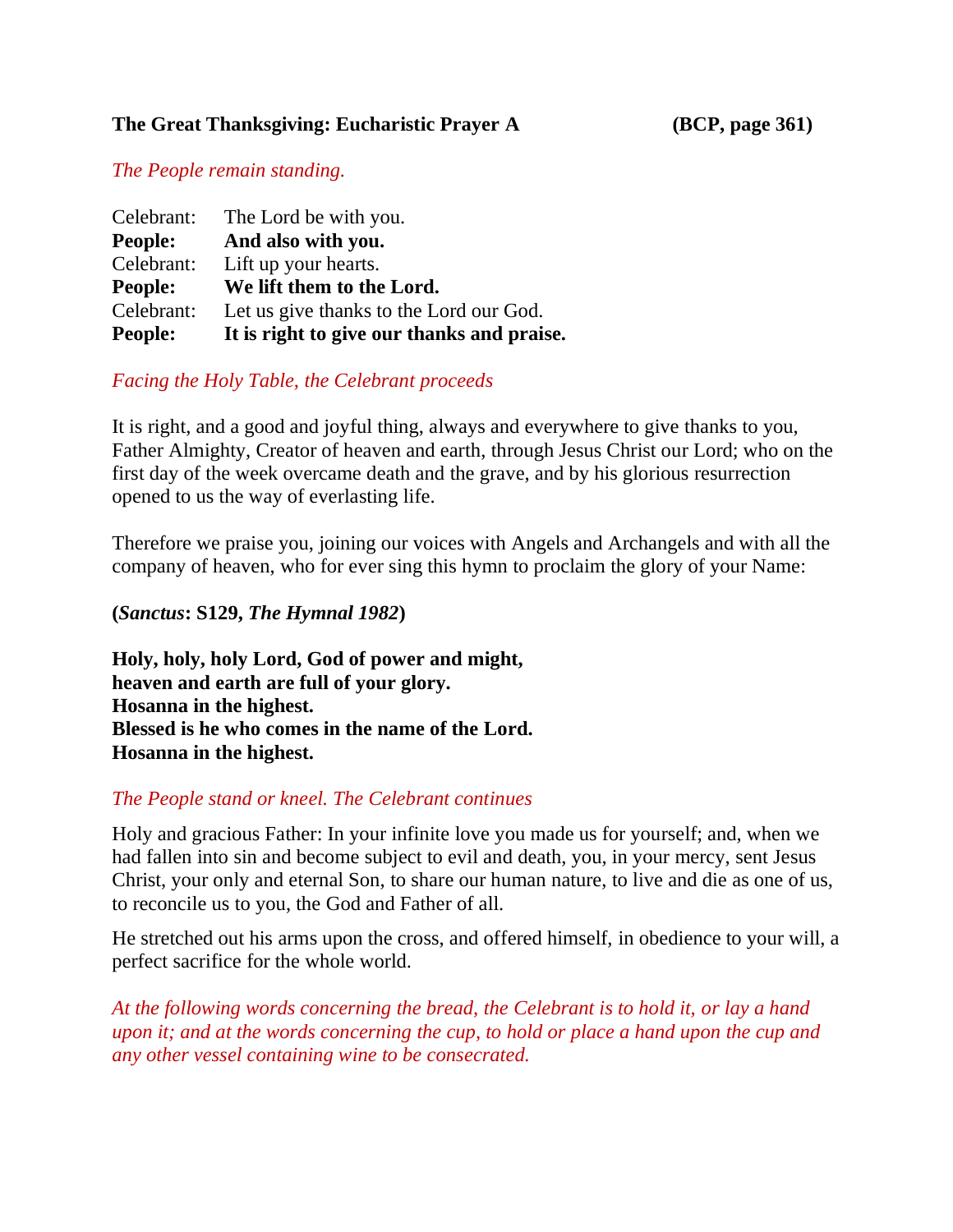On the night he was handed over to suffering and death, our Lord Jesus Christ took bread; and when he had given thanks to you, he broke it, and gave it to his disciples, and said, "Take, eat: This is my Body, which is given for you. Do this for the remembrance of me."

After supper he took the cup of wine; and when he had given thanks, he gave it to them, and said, "Drink this, all of you: This is my Blood of the new Covenant, which is shed for you and for many for the forgiveness of sins. Whenever you drink it, do this for the remembrance of me."

Therefore we proclaim the mystery of faith:

# *Celebrant and People*

**Christ has died. Christ is risen. Christ will come again.**

## *The Celebrant continues*

We celebrate the memorial of our redemption, O Father, in this sacrifice of praise and thanksgiving. Recalling his death, resurrection, and ascension, we offer you these gifts.

Sanctify them by your Holy Spirit to be for your people the Body and Blood of your Son, the holy food and drink of new and unending life in him. Sanctify us also that we may faithfully receive this holy Sacrament, and serve you in unity, constancy, and peace; and at the last day bring us with all your saints into the joy of your eternal kingdom.

All this we ask through your Son Jesus Christ. By him, and with him, and in him, in the unity of the Holy Spirit all honor and glory is yours, Almighty Father, now and for ever. *AMEN*.

And now, as our Savior Christ has taught us, we are bold to say,

# *People and Celebrant*

Our Father, who art in heaven, hallowed be thy Name, thy kingdom come, thy will be done, on earth as it is in heaven. Give us this day our daily bread. And forgive us our trespasses, as we forgive those who trespass against us. And lead us not into temptation, but deliver us from evil.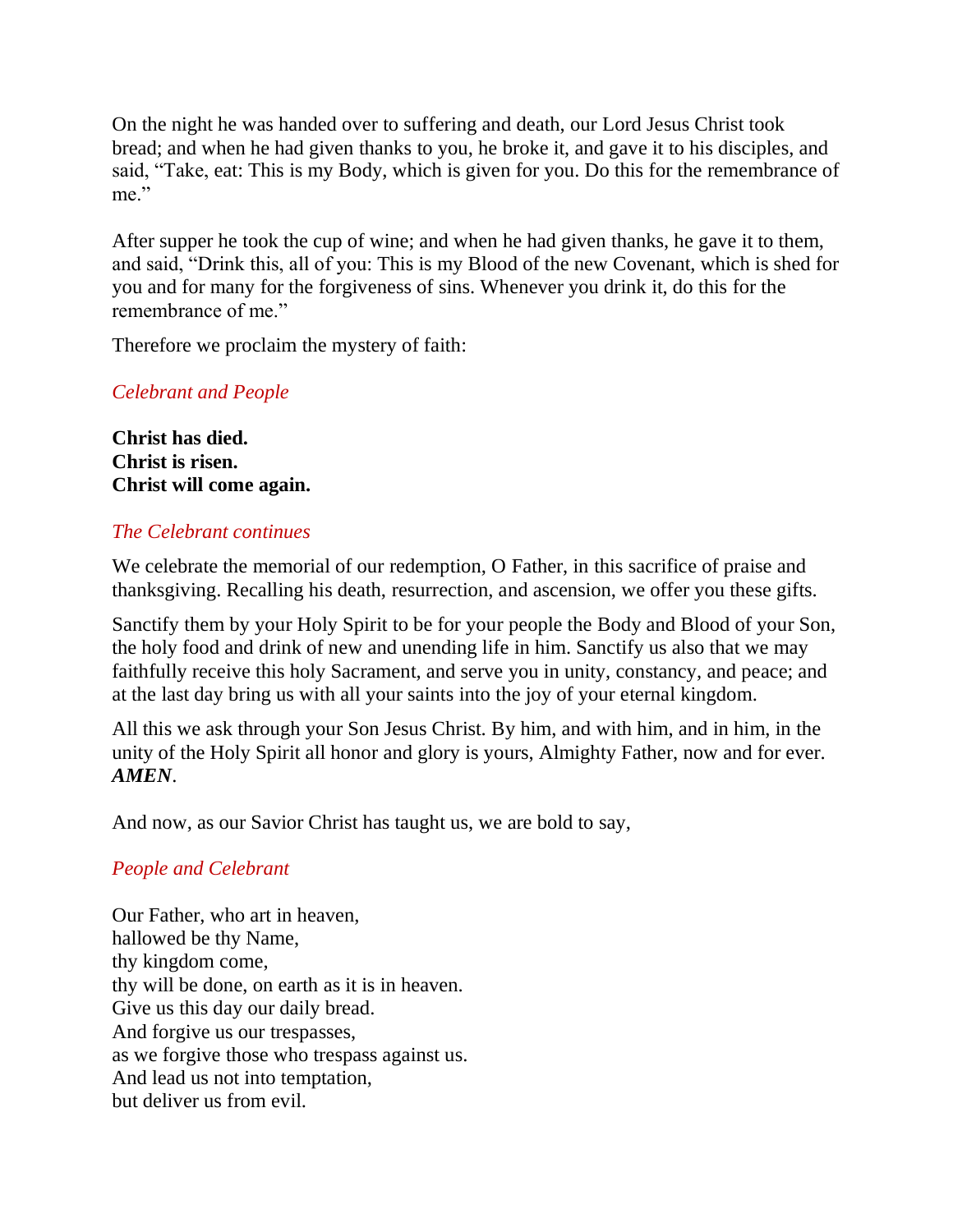For thine is the kingdom, and the power, and the glory, forever and ever. Amen.

## **The Breaking of the Bread**

*The Celebrant breaks the consecrated Bread.* 

Celebrant: Alleluia. Christ our Passover is sacrificed for us; *People: Therefore let us keep the feast. Alleluia.*

#### *Celebrant:*

The Gifts of God for the People of God. Take them in remembrance that Christ died for you, and feed on him in your hearts by faith, with thanksgiving.

*Those unable to receive communion in person today are invited to say the following Prayer of Spiritual Communion.*

*In union, blessed Jesus, with the faithful gathered at every altar of your Church where your blessed Body and Blood are offered this day, and remembering particularly my own parish and those worshiping there, I long to offer you praise and thanksgiving, for creation and all the blessings of this life, for the redemption won for us by your life, death, and resurrection, for the means of grace and the hope of glory.*

*And particularly for the blessings given me.... I believe that you are truly present in the Holy Sacrament, and, since I cannot at this time receive communion, I pray you to come into my heart. I unite myself with you and embrace you with all my heart, my soul, and my mind. Let nothing separate me from you; let me serve you in this life until, by your grace, I come to your glorious kingdom and unending peace. Amen.*

#### **Post-communion Prayer (BCP, page 365)**

Celebrant: Let us pray.

## *Celebrant and People*

Eternal God, heavenly Father, you have graciously accepted us as living members of your Son our Savior Jesus Christ, and you have fed us with spiritual food in the Sacrament of his Body and Blood. Send us now into the world in peace, and grant us strength and courage